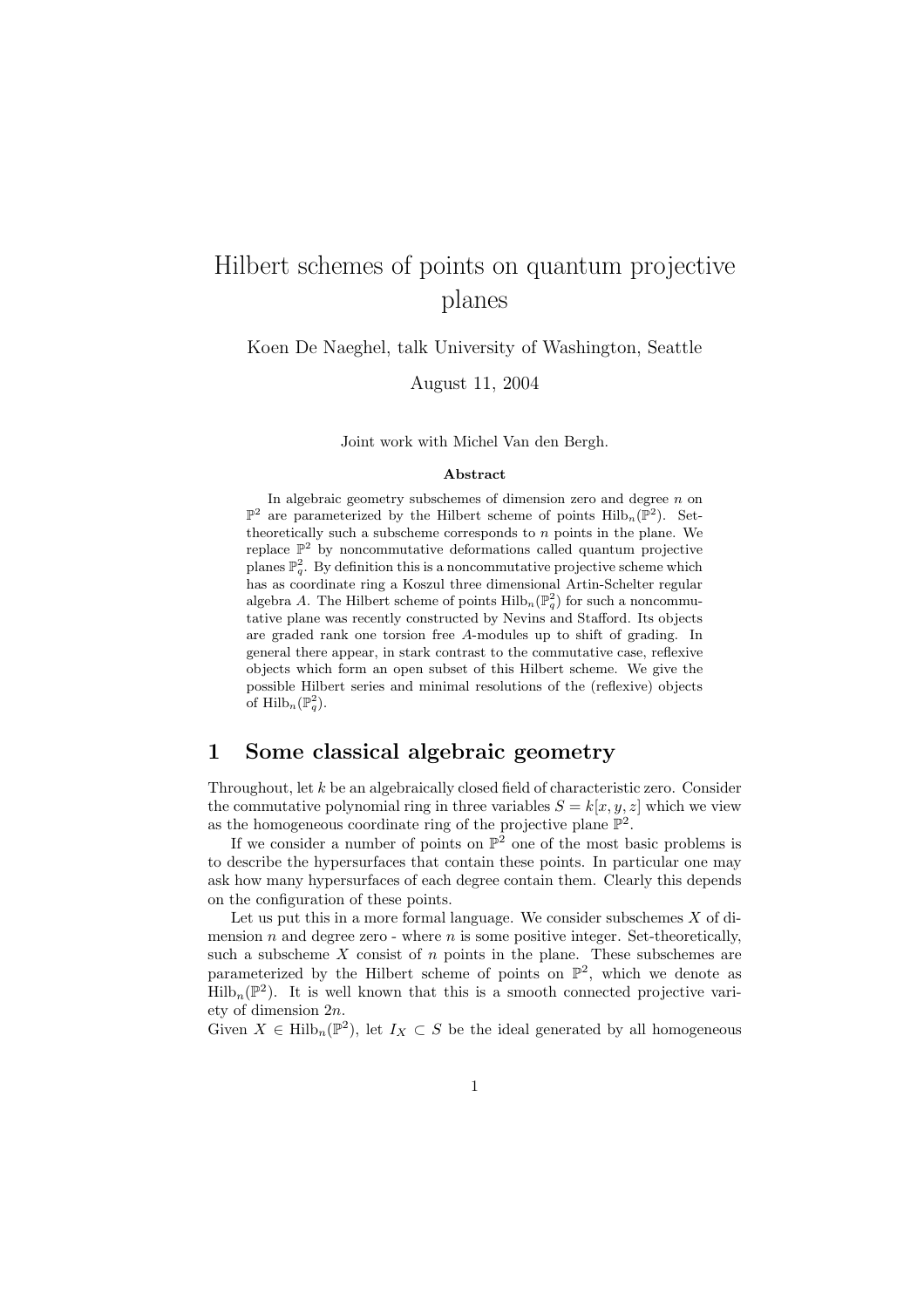polynomials in S which vanish at X. More precisely, if  $\mathcal{I}_X \subset \mathcal{O}_{\mathbb{P}^2}$  is the ideal sheaf of  $X$  then we let  $I_X$  be the graded ideal associated to  $X$ 

$$
I_X = \Gamma_*(\mathbb{P}^2, \mathcal{I}_X) = \bigoplus_l \Gamma(\mathbb{P}^2, \mathcal{I}_X(l))
$$

The graded ring  $S(X) = S/I_X$  is the homogeneous coordinate ring of X, so we have an exact sequence

$$
0 \to I_X \to S \to S(X) \to 0 \tag{1}
$$

**Question A.** How many curves of each degree contain  $X \in \text{Hilb}_n(\mathbb{P}^2)$ ?

This information is expressed in the *Hilbert function* of  $X$ , defined as

$$
h_X:\mathbb{N}\to\mathbb{N}:d\mapsto h_X(d):=\dim\left(S(X)\right)_d
$$

Indeed,  $h_X(d)$  gives the number of conditions for a plane curve of degree d to contain X. Thus these values  $h_X(d)$  give information about the position of the points of X. One may fancy the following equivalent reformulation:  $h_X(d)$  is the rank of the evaluation function in the points of  $X$ 

$$
\theta: S_d \to k^n
$$

**Example 1.1.** The simplest (and nontrivial) case is where  $X$  consists of three points in  $\mathbb{P}^2$ . Clearly  $h_X(0) = 1$  while the value  $h_X(1)$  tells us whether or not those three points are collinear:

$$
h_X(1) = \begin{cases} 2 & \text{if the three points are collinear} \\ 3 & \text{if not} \end{cases}
$$

and  $h_X(d) = 3$  for  $d \geq 2$ , whatever the position of the points. This follows from the fact that the evaluation function in the three points  $A_d \to k^3$  is surjective, since for any two of the three points there exists a polynomial of degree  $d$ vanishing at these two points, but not at the third point. Therefore

$$
h_X = \left\{ \begin{array}{ll} 1, 2, 3, 3, 3, 3, \dots & \text{if the three points are collinear} \\ 1, 3, 3, 3, 3, 3, \dots & \text{if not} \end{array} \right.
$$

For arbitrary positive n and  $X \in \text{Hilb}_n(\mathbb{P}^2)$  we have  $h_X(0) = 1$  and using the same arguments as in the example above we get  $h_X(d) = n$  for  $d \geq n - 1$ . A characterisation of all possible Hilbert functions of graded ideals in  $k[x_1, \ldots, x_n]$ was given by Macaulay, from which one deduces the possible Hilbert functions of  $X \in \text{Hilb}_n(\mathbb{P}^2)$  using (1). Apparently it was Castelnuovo who first recognized the utility of the difference function

$$
s = s_X : \mathbb{N} \to \mathbb{N} : l \mapsto s_X(d) = h_X(d) - h_X(d-1)
$$

which satisfies

$$
\begin{cases}\ns(0) = 1, s(1) = 2, \dots, s(u) = u + 1 \\
s(u) \ge s(u+1) \ge \dots \text{ for some } u \ge 0, \text{ and} \\
s(d) = 0 \text{ for } d \gg 0\n\end{cases}
$$
\n(2)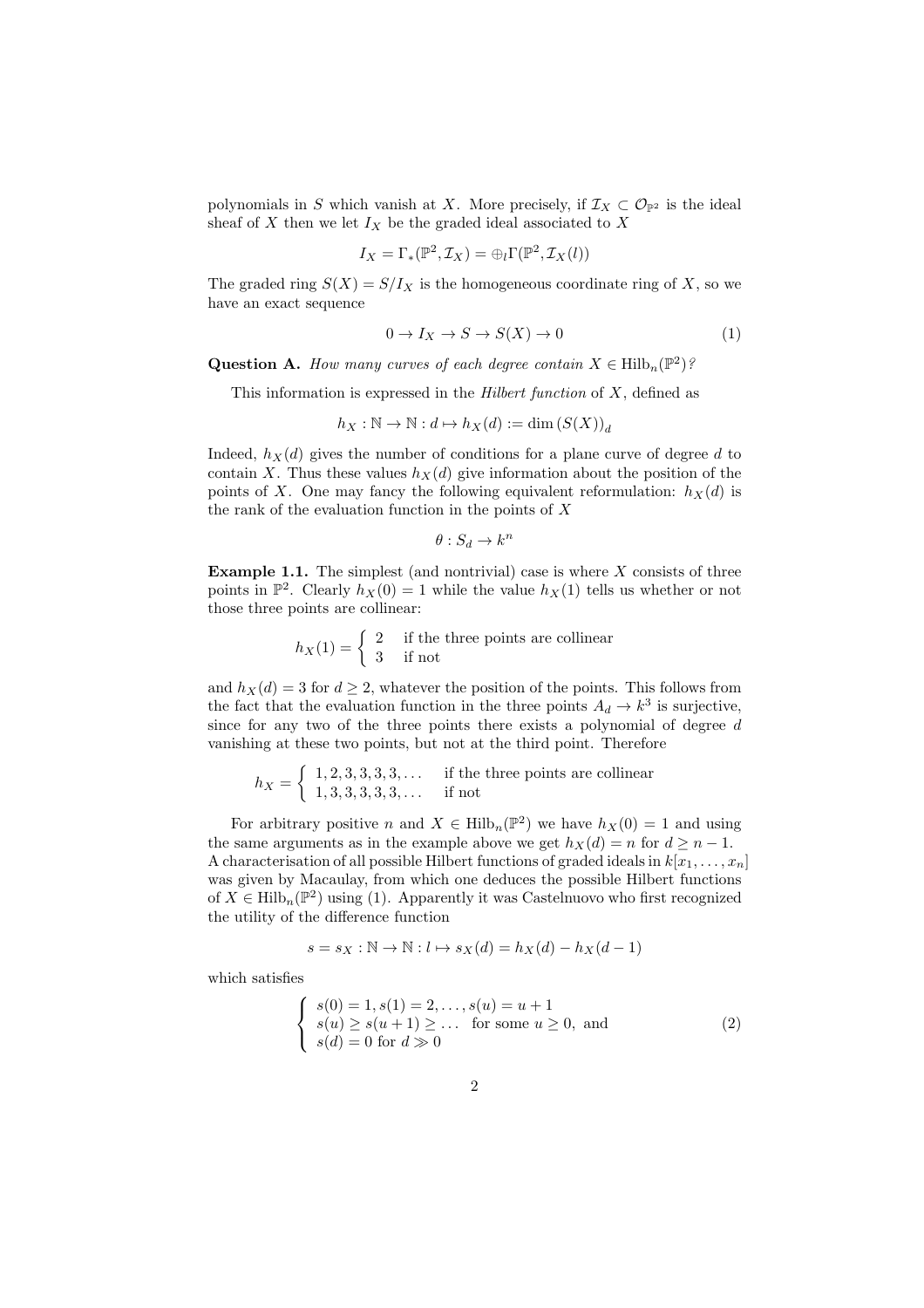Numeric functions  $s : \mathbb{N} \to \mathbb{N}$  for which (2) holds are called *Castelnuovo* functions. It is convenient to visualize them using the graph of a staircase function, as shown in the example below. The number of unit cases in the diagram is called the weight of s.

**Example 1.2.**  $s(t) = 1 + 2t + 3t^2 + 4t^3 + 5t^4 + 5t^5 + 3t^6 + 2t^7 + t^8 + t^9 + t^{10}$  is a Castelnuovo polynomial of weight 28. The corresponding diagram is



It is known that a function h is of the form  $h_X$  for  $X \in \text{Hilb}_n(\mathbb{P}^2)$  if and only if  $h(m) = 0$  for  $m < 0$  and  $h(m) - h(m - 1)$  is a Castelnuovo function of weight  $n$ . In other words, we have

Theorem A. There is a bijective correspondence between Castelnuovo polynomials s(t) of weight n and Hilbert series  $h_X(t)$  of objects X in Hilb<sub>n</sub>(P), given by

$$
h_X(t) = \frac{s(t)}{1-t}
$$

**Example 1.3.** Let us reconsider Example 1.1 where  $n = 3$ . In that case there are two Castelnuovo diagrams



The corresponding Hilbert functions are

$$
1, 2, 3, 3, 3, 3, \ldots
$$
 and  $1, 3, 3, 3, 3, 3, \ldots$ 

**Question B.** Describe the curves that contain  $X \in \text{Hilb}_n(\mathbb{P}^2)$ .

For  $X \in \text{Hilb}_n(\mathbb{P}^2)$  the graded ideal  $I_X \subset S$  is the ideal generated by all homogeneous polynomials in  $S$  which vanish at  $X$ . Thus a description of the hypersurfaces that contain  $X$  is the same as writing down a free resolution for  $I_X$ . The theorem of Hilbert-Burch implies that the ideal sheaf  $\mathcal{I}_X$  is determined by the maximal minors of a matrix whose entries are homogeneous elements of S. In fact, a minimal set of generators is given by the maximal minors of this matrix. Consequently the graded ideal  $I_X$  has projective dimension one, i.e. it admits a minimal free resolution of the form

$$
0 \to \bigoplus_i S(-i)^{b_i} \to \bigoplus_i S(-i)^{a_i} \to I_X \to 0
$$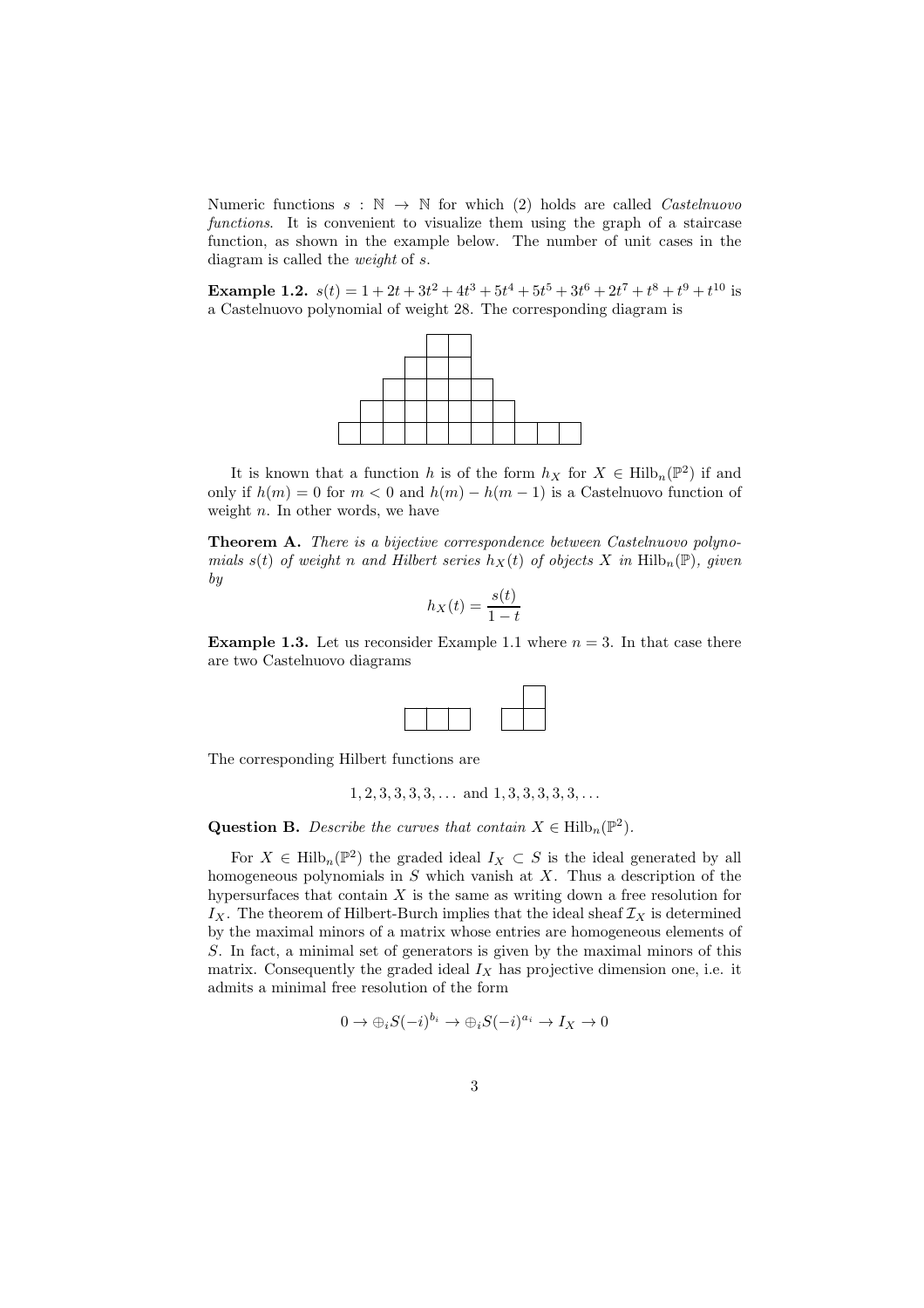and hence  $S(X)$  admits a minimal resolution of the form

$$
0 \to \bigoplus_i S(-i)^{b_i} \to \bigoplus_i S(-i)^{a_i} \to S \to S(X) \to 0
$$

where  $(a_i)$ ,  $(b_i)$  are sequences of non-negative integers which have finite support, called the *graded Betti numbers* of  $I_X$  (and X). The possible Betti numbers are characterised by the following result.

**Theorem B** (Ciliberto, Geramita, Orecchia). A pair  $(a_i)$ ,  $(b_i)$  of finitely supported sequences of integers occur as the Betti numbers of an object  $X \in \text{Hilb}_n(\mathbb{P}^2)$ if and only if

- 1. The  $(a_i), (b_i)$  are non-negative.
- 2.  $b_i = 0$  for  $i \leq \sigma$  where  $\sigma = \min\{i \mid a_i \neq 0\}$
- 3.  $\sum_{i\leq l} b_i < \sum_{i\leq l} a_i$  for  $l > \sigma$

**Example 1.4.** Assume  $X \in \mathrm{Hilb}_n(\mathbb{P}^2)$  has Castelnuovo diagram



It follows from the previous theorem that there are two different minimal resolutions for  $S(X)$ , given by

$$
0 \to S(-4) \to S(-2)^2 \to S \to S(X) \to 0
$$
\n<sup>(3)</sup>

$$
0 \to S(-3) \oplus S(-4) \to S(-2)^2 \oplus S(-3) \to S \to S(X) \to 0
$$
 (4)

It is easy to see that  $(3)$  corresponds to 4 point in general position and  $(4)$ corresponds to a configuration of 4 points among which exactly 3 are collinear.

# 2 Generalisation to noncommutative projective planes

Our goal is to generalize some of the above results to noncommutative deformations of  $\mathbb{P}^2$ . Thus we replace the commutative polynomial ring  $S = k[x, y, z]$  by some noncommutative ring  $A$ , which we want to satisfy many of the nice homological properties of the polynomial ring S. And we also want to attach some noncommutative projective plane  $\mathbb{P}^2_q$  to A. This is done in the first part. In the second we introduce the Hilbert scheme of points for these noncommutative planes and consider the questions 1,2 from section one.

### 2.1 Quantum projective planes

An interesting class of algebras which behave well are the so-called *quantum* polynomial rings in three variables A, which satisfy by definition the following properties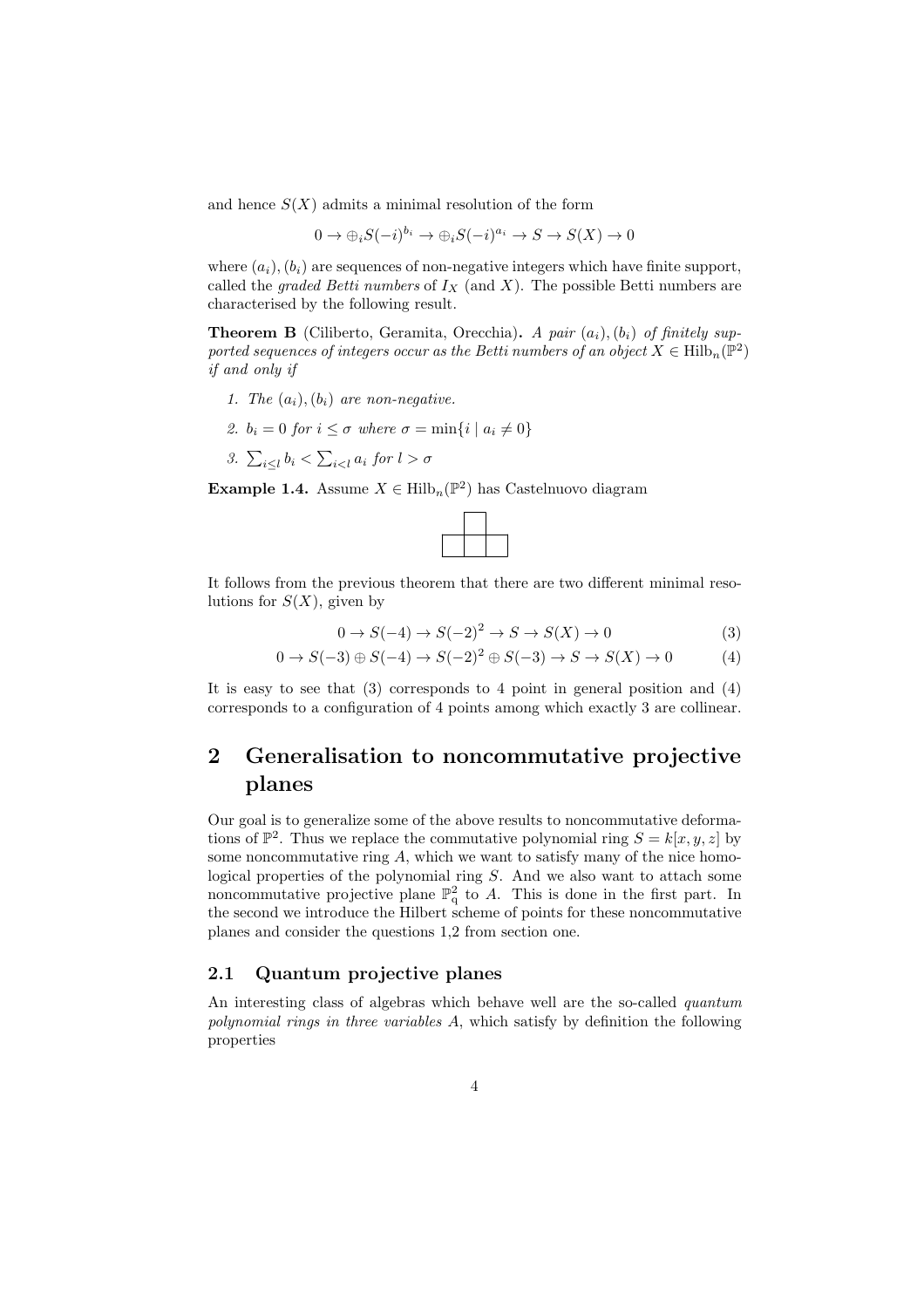- 1. A is a connected graded  $k$ -algebra
- 2. A is an Artin-Schelter regular algebra of dimension 3 i.e. it has the following properties:
	- (i) A has finite global dimension  $d$ ;
	- (ii) A has polynomial growth, that is, there exists positive real numbers  $c, \delta$  such that  $\dim_k A_n \leq c n^{\delta}$  for all positive integers n;
	- (iii)  $\vec{A}$  is Gorenstein, meaning there is an integer l such that

$$
\underline{\operatorname{Ext}}_A^i(k_A, A) \cong \begin{cases} A^k(l) & \text{if } i = 3, \\ 0 & \text{otherwise.} \end{cases}
$$

where *l* is called the *Gorenstein parameter* of *A*.

3. A is Koszul i.e. the minimal resolution of  $k_A$  has the form

$$
0 \to A(-3) \to A(-2)^3 \to A(-1)^3 \to A \to k_A \to 0
$$

If A is commutative then the conditions  $(1,2)$  already force A to be isomorphic to a polynomial ring  $k[x_1, \ldots x_n]$  with some positive grading.

It is known that quantum polynomial rings in three variables have all expected nice homological properties. For example they are both left and right noetherian domains. Further, it follows from the resolution of  $k_A$  that the Hilbert series of A is the same as that of the commutative polynomial algebra  $S = k[x, y, z]$ 

$$
h_A(t) = \frac{1}{(1-t)^3}
$$

Following Artin and Zhang, we define the projective scheme

$$
\mathbb{P}^2_q = \text{Proj}\, A := (\text{Tails}(A), \mathcal{O}, \text{sh})
$$

which we refer to as a *quantum projective plane*. Here  $Tails(A)$  is the quotient category of graded right A-modules by the finite dimensional ones;  $\mathcal O$  is the image of  $A$  in Tails $(A)$  and sh is the automorphism on Tails $(A)$  induces by shift of grading. It was shown by Artin, Tate and Van den Bergh that the algebra A is completely determined by geometric data  $(E, \sigma, \mathcal{L})$  where

- $E \underset{\hookrightarrow}{\overset{j}{\rightarrow}} \mathbb{P}^2$  is either  $\mathbb{P}^2$  or a divisor of degree three in  $\mathbb{P}^2$ ,
- $\sigma \in \text{Aut}(E)$  and
- $\mathcal L$  is a line bundle on  $E$ .

If  $E = \mathbb{P}^2$  we say that A is linear, otherwise we say that A is elliptic.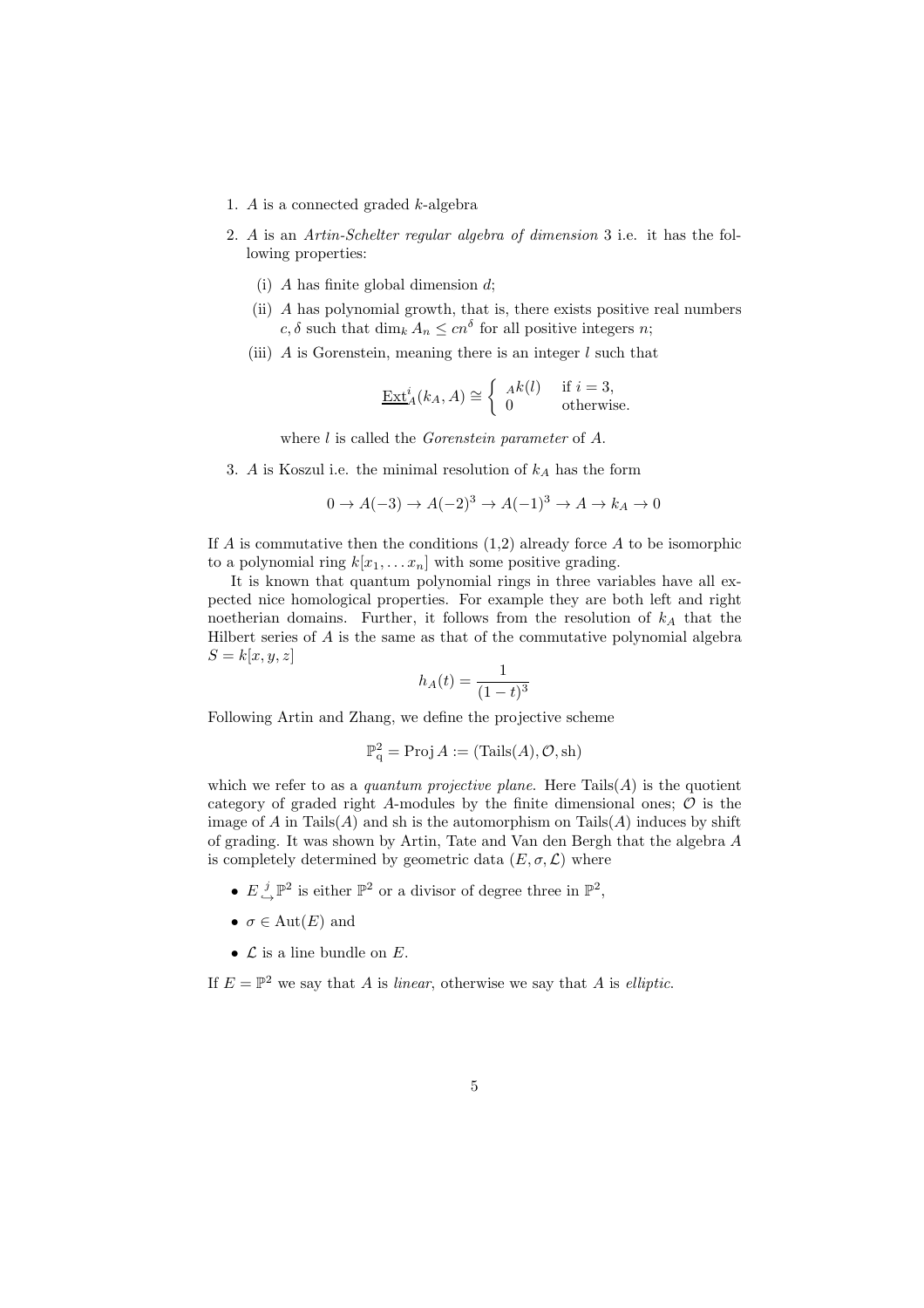Example 2.1. The generic example of a quantum polynomial ring in three variables are the so-called three-dimensional Sklyanin algebras. These are algebras for which the three generators  $x, y, z$  satisfy the relations

$$
\begin{cases}\nayz + bzy + cx^2 = 0\\ \nazx + bxz + cy^2 = 0\\ \naxy + byx + cz^2 = 0\n\end{cases}
$$

where  $(a, b, c) \in \mathbb{P}^2 \setminus F$  for some (known) finite set F. In this case E is a smooth elliptic curve,  $\sigma$  is a translation on E and  $\mathcal{L} = j^* \mathcal{O}_{\mathbb{P}^2}(1)$ .

Another example of a quantum polynomial ring in three variables (in fact a fairly degenerate one) is the *homogenized Weyl algebra*  $H = k\langle x, y, z \rangle / (zx$  $xz, zy - yz, yx - xy - z^2$  which is the homogenization of the first Weyl algebra  $A_1 = k\langle x, y \rangle / (yx - xy - 1)$ . In this example E is the tripple line in  $\mathbb{P}^2$  defined by  $z^3 = 0$ , and  $\sigma$  has order three.

## 2.2 The Hilbert scheme of points on a quantum projective plane

Let A be a quantum polynomial ring in three variables and  $\mathbb{P}^2_q$  the corresponding quantum projective plane. Stimulated by the commutative case one may be tempted to define the Hilbert scheme  $\mathrm{Hilb}_n(\mathbb{P}^2_q)$  as the scheme parameterizing the zero-dimensional (noncommutative) subschemes of  $\mathbb{P}^2_q$ . Though, as pointed out by Smith, in general there will be rather few of them. So a different approach is needed.

The starting point is to observe that an ideal  $I_X$  for  $X \in \text{Hilb}_n(\mathbb{P}^2)$  is torsion free, has projective dimension one (by Hilbert-Burch) and consideration of the Hilbert functions in (1) shows that

$$
h_S(m) - h_{I_X}(m) = \dim_k S_m - \dim_k (I_X)_m = n \text{ for } m \gg 0
$$

Recall that for a graded module  $M$  over some connected algebra  $A$ , an element  $m \in M$  is torsion if  $ma = 0$  for some  $a \in A$ , and M is called torsion free if it has no torsion elements.

Conversely, any torsion free graded module of projective dimension one and rank one occurs as the shift of some  $I_X$  for  $X \in \text{Hilb}_n(\mathbb{P}^2)$ . Thus we may aswell say that the Hilbert scheme of points  $\mathrm{Hilb}_{n}(\mathbb{P}^{2})$  parameterizes the torsionfree graded S-modules of projective dimension one and rank one, up to shift of grading. It turns out that this discussion yields the correct generalisation, namely to define  $\mathrm{Hilb}_{n}(\mathbb{P}_{q}^{2})$  as the scheme parameterising the torsion-free graded (right) A-modules I of projective dimension one such that

$$
h_A(m) - h_I(m) = \dim_k A_m - \dim_k I_m = n \text{ for } m \gg 0
$$

In particular it follows from this that I has rank one as  $A$ -module. If  $A$  is commutative then, as we pointed out, this condition singles out precisely the graded A-modules which occur as  $I_X$  for  $X \in \text{Hilb}_n(\mathbb{P}^2)$ .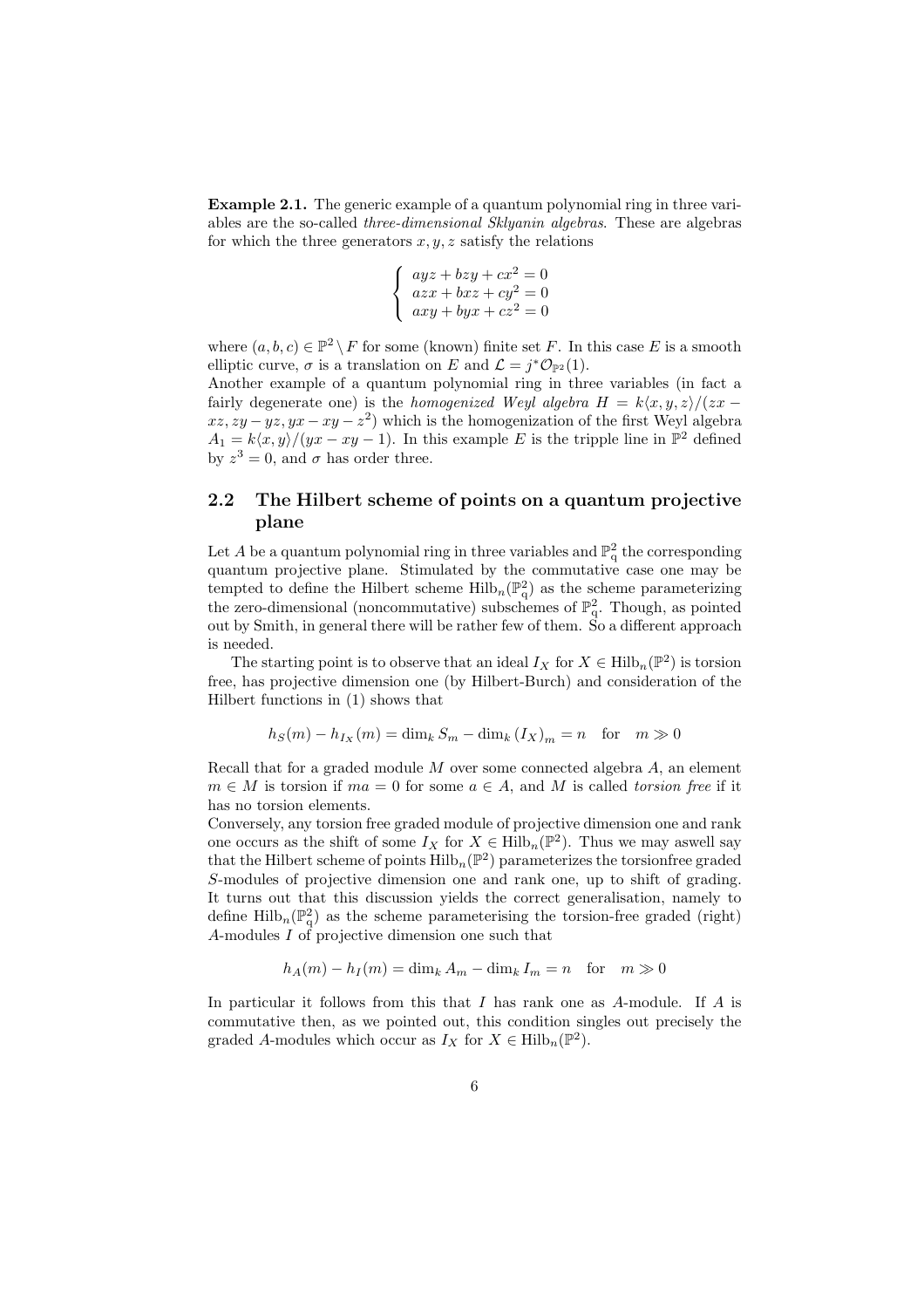Nevins and Stafford proved that  $\mathrm{Hilb}_{n}(\mathbb{P}_{q}^{2})$  is a smooth projective scheme of dimension 2n. Further, they proved that this scheme is connected for almost all A, using deformation theoretic methods and the known commutative case. We obtained an intrinsic proof for the connectedness part for all quantum polynomial rings A in three variables. For the homogenized Weyl algebra it was proved by Wilson.

At this point we may ask likewise questions as we did for  $\mathrm{Hilb}_n(\mathbb{P}^2)$ . Since we consider rank one modules rather than configurations of points, we have to look for the appropriate reformulation.

**Question A.** What are the Hilbert functions for  $I \in \text{Hilb}_n(\mathbb{P}_q^2)$ ?

We proved that we have the same answer as in the commutative case.

Theorem A. There is a bijective correspondence between Castelnuovo polynomials  $s(t)$  of weight n and Hilbert series  $h_I(t)$  of objects in  $\text{Hilb}_n(\mathbb{P}_q^2)$ , given by

$$
h_I(t) = \frac{1}{(1-t)^3} - \frac{s(t)}{1-t}
$$
 (5)

Question B. Determine the possible minimal resolutions for  $I \in \text{Hilb}_n(\mathbb{P}_q^2)$ .

An object  $I \in \text{Hilb}_n(\mathbb{P}_q^2)$  has, by definition, projective dimenion one so it admits a minimal free resolution of the form

$$
0 \to \bigoplus_i A(-i)^{b_i} \to \bigoplus_i A(-i)^{a_i} \to I_X \to 0
$$

where  $(a_i), (b_i)$  again called the *graded Betti numbers* of  $I_X$  (and X). We were able to show that the characterisation of the possible Betti numbers yields the same answer as in the commutative case.

**Theorem B.** A pair  $(a_i)$ ,  $(b_i)$  of finitely supported sequences of integers occur as the Betti numbers of an object  $I \in \mathrm{Hilb}_{n}(\mathbb{P}_{q}^{2})$  if and only if they occur as the Betti numbers of an object  $X \in \text{Hilb}_n(\mathbb{P}^2)$ .

Remark 2.2. Actually Theorem 2.2 is a consequence of Theorem 2.2.

So far  $\mathrm{Hilb}_{n}(\mathbb{P}^{2})$  and  $\mathrm{Hilb}_{n}(\mathbb{P}^{2}_{q})$  are rather similar. Though a striking difference appears in the generic case.

### 2.3 Reflexive modules

We will define a subset  $\mathrm{Hilb}_{n}(\mathbb{P}_{q}^{2})^{\mathrm{inv}}$  of  $\mathrm{Hilb}_{n}(\mathbb{P}_{q}^{2})$ .

For a finitely generated  $A$ -module  $M$  we have a canonical map

$$
\mu: M \to M^{**}
$$
 where  $M^* = \underline{\rm Hom}_A(M, A)$